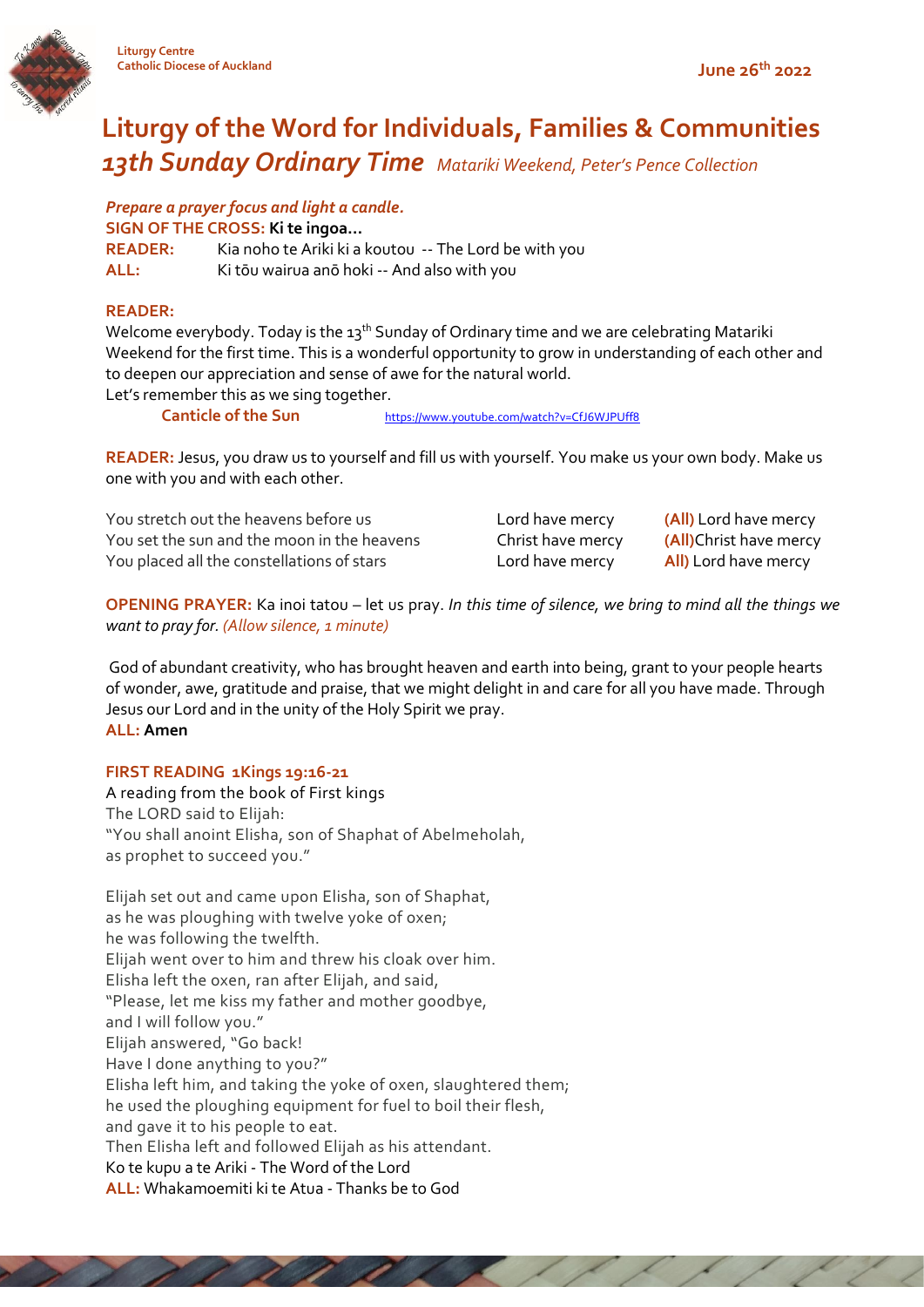**Silence –** *Let's be quiet for a few moments and let God's Word find a place to rest inside us.*  **Discuss** - What thoughts or questions arise as you listen to this reading.

| Psalm 16      | You are my inheritance O Lord                     |
|---------------|---------------------------------------------------|
| Children      | https://www.youtube.com/watch?v=ENoggj7n1Fq       |
| Youth         | https://www.youtube.com/watch?v=oSpZ_xoQRUQ       |
| <b>Adults</b> | https://www.youtube.com/watch?v=YMAAoXf9Oxo&t=95s |
|               |                                                   |

#### **Second Reading Galatians 5:1,13-18**

A reading from the book of Galatians Brothers and sisters: For freedom Christ set us free; so stand firm and do not submit again to the yoke of slavery.

For you were called for freedom, brothers and sisters. But do not use this freedom as an opportunity for the flesh; rather, serve one another through love. For the whole law is fulfilled in one statement, namely, *You shall love your neighbour as yourself.* But if you go on biting and devouring one another, beware that you are not consumed by one another.

I say, then: live by the Spirit and you will certainly not gratify the desire of the flesh. For the flesh has desires against the Spirit, and the Spirit against the flesh; these are opposed to each other, so that you may not do what you want. But if you are guided by the Spirit, you are not under the law. Ko te kupu a te Ariki - The Word of the Lord **ALL:** Whakamoemiti ki te Atua - Thanks be to God

**Silence -***Follow the reading with quiet thinking time.*  **Discussion starter** – What is freedom?

### **GOSPEL:** Luke 9:51-62

**Reader** Kia noho te Ariki - The Lord be with you **All** Ki tōu wairua anō hoki – And also with you **Reader** A reading from the Gospel of Luke When the days for Jesus' being taken up were fulfilled, he resolutely determined to journey to Jerusalem, and he sent messengers ahead of him. On the way they entered a Samaritan village to prepare for his reception there, but they would not welcome him because the destination of his journey was Jerusalem. When the disciples James and John saw this they asked, "Lord, do you want us to call down fire from heaven to consume them?" Jesus turned and rebuked them, and they journeyed to another village.

As they were proceeding on their journey someone said to him, "I will follow you wherever you go."

 $\overline{\phantom{a}}$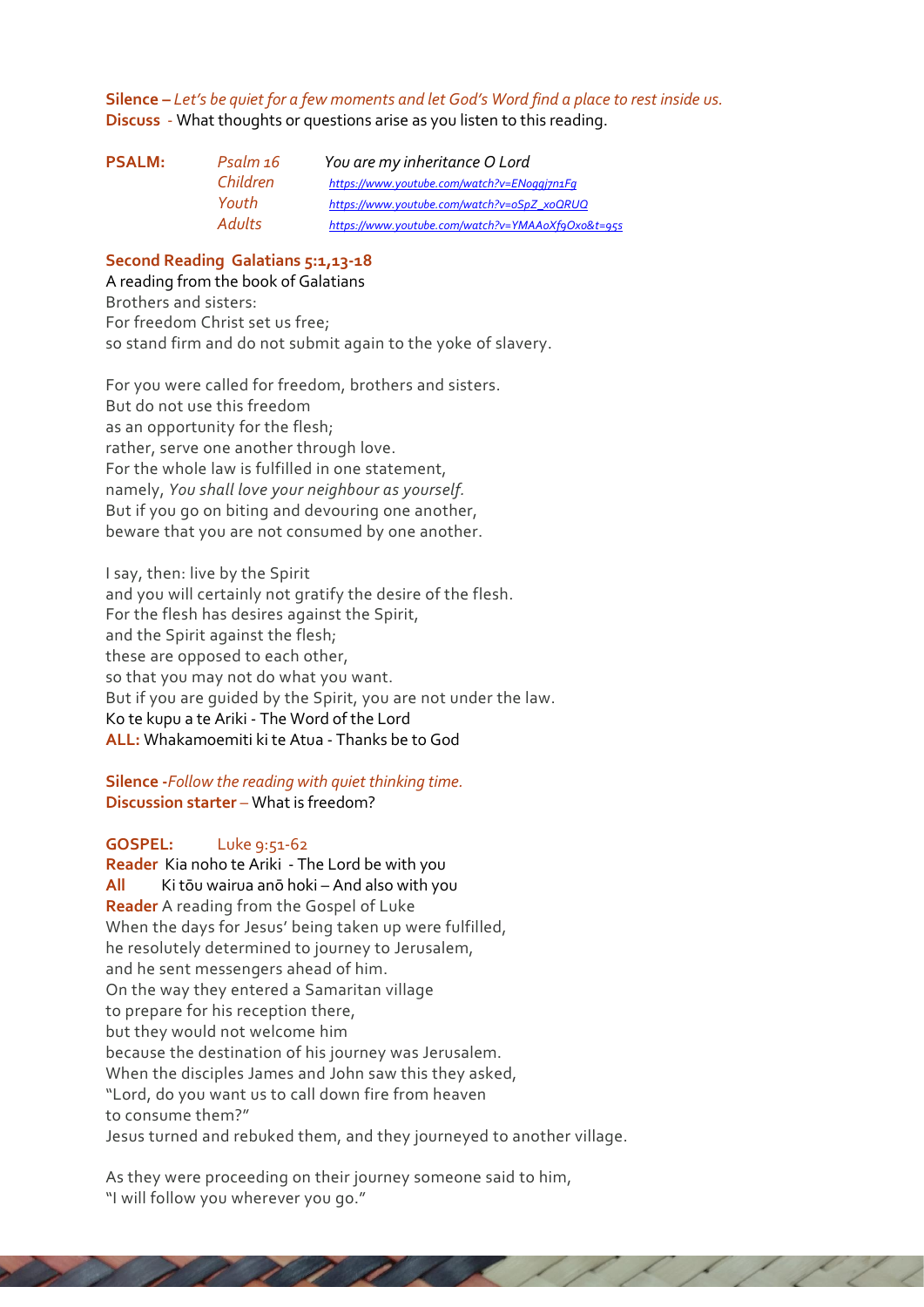Jesus answered him, "Foxes have dens and birds of the sky have nests, but the Son of Man has nowhere to rest his head."

And to another he said, "Follow me." But he replied, "Lord, let me go first and bury my father." But he answered him, "Let the dead bury their dead. But you, go and proclaim the kingdom of God." And another said, "I will follow you, Lord, but first let me say farewell to my family at home." To him Jesus said, "No one who sets a hand to the plough and looks to what was left behind is fit for the kingdom of God." **Reader** Ko te rongopai a te Ariki – The Gospel of the Lord. **ALL:** Kia whakanuia rā koe, e te Ariki, e Hēhu Karaiti **–** Praise to you Lord Jesus Christ.

# *After the reading - Silence.*

→ **Children's Reflection on the Gospel** – Listen to the Gospel https://www.youtube.com/watch?v=VGoO73ycs\_s Discuss – What happened in this Gospel story? → **Adults** / Youth - Reflection / Discussion – What does it mean, to 'follow' Jesus?

### **Prayer of the Faithful:** *As God's people we pray for the needs of the whole world.*  **Prayer of the Faithful**

**For the Church** – that we seek to be a synodal people, walking together, following Jesus and preaching the Gospel, loving neighbour and loving ourselves.

*(Silence)* **Reader:** E te Ariki All: Whakarongo mai rā ki a mātou **For leaders of nations** – that war will end, and people live in freedom and peace, free from fear of aggression and oppression.

*(Silence)* **Reader:** E te Ariki All: Whakarongo mai rā ki a mātou **For all Christian people –** that people of all Christian denominations find ways to pray, work and celebrate together.

*(Silence)* **Reader:** E te Ariki All: Whakarongo mai rā ki a mātou **For people who have been taken into slavery –** that nations and societies will be just, establish legal processes to protect the vulnerable and eliminate slavery in all forms.

*(Silence)* **Reader:** E te Ariki All: Whakarongo mai rā ki a mātou **For young people** – that their hearts be open to the guidance of the Holy Spirit, facing the future with hope, and a willingness to work for what is good, just, right and loving.

*(Silence)* **Reader:** E te Ariki All: Whakarongo mai rā ki a mātou **For Matariki** – that people will celebrate Matariki respectfully, that bicultural relationships will be strengthened and that our appreciation for the natural world will be renewed.

*(Silence)* **Reader:** E te Ariki All: Whakarongo mai rā ki a mātou

# **Concluding Prayer** (Priest)

Loving God, whose hand has brought forth the wonder of all creation, lead us to love and care for all you have made, that we may ever more faithfully bring forth your kingdom in all we do. Hear the prayers we bring you and grant them, through our Lord Jesus Christ who lives and reigns with you in the unity of the Holy Spirit, one God, forever and ever. **Amen.**

| Matariki - Expression of Faith (from Psalms 46, 96, 74, 104) |  |
|--------------------------------------------------------------|--|
|--------------------------------------------------------------|--|

and the state of the state of the state of

| Matariki is a cluster of stars;   | - Let the heavens be glad.                                          |
|-----------------------------------|---------------------------------------------------------------------|
| Matariki is a time of year;       | - Let the earth rejoice, let the seas and all that is in them roar. |
| Matariki is a time of remembering | - Be still and know that I am God.                                  |